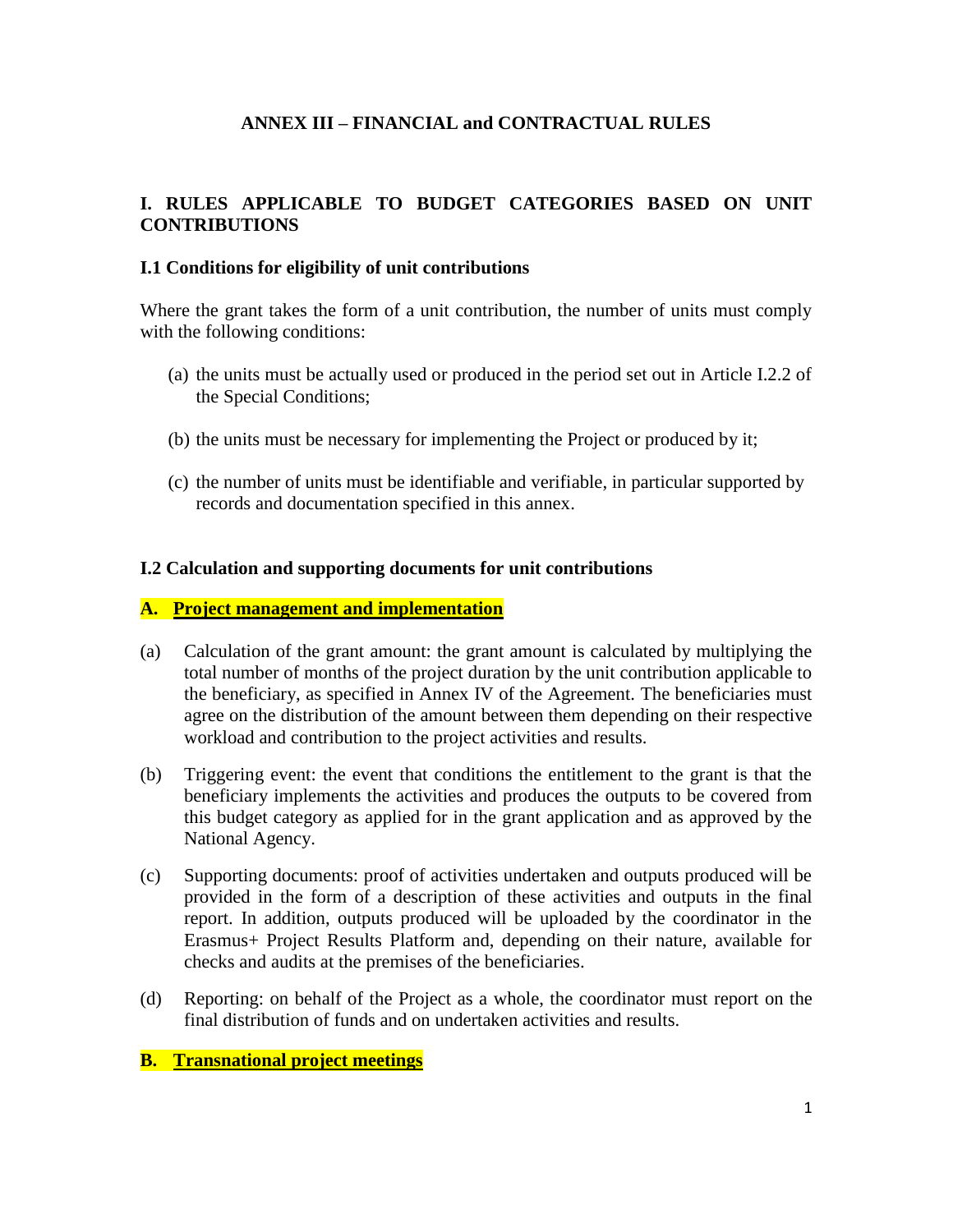(a) Calculation of the grant amount: the grant amount is calculated by multiplying the total number of participations by the unit contribution applicable, as specified in Annex IV of the Agreement.

By default, the place of origin is understood as the place where the sending organisation is located and the place of venue as the place where the receiving organisation is located. If a different place of origin or venue is reported, the beneficiary must provide the reason for this difference.

- (b) Triggering event: the event that conditions the entitlement to the grant is that the participant has actually participated in the transnational project meeting.
- (c) Supporting documents:
	- For travel taking place between the sending organisation and the receiving organisation: proof of attendance of the activity in the form of a declaration signed by the receiving organisation specifying the name of the participant, the purpose of the activity, as well as its starting and end date;
	- In case of travel from a place different than that where the sending organisation is located and/or travel to a place different than that where the receiving organisation is located which leads to a change of distance band, the actual travel itinerary must be supported with travel tickets or other invoices specifying the place of departure and the place of arrival.
	- Proof of attendance of the transnational project meeting in the form of a participants list signed by the participants and the receiving organisation specifying the name, date and place of the transnational project meeting, and for each participant: name and signature of the person, name and address of the sending organisation of the person;
	- Detailed agenda and any documents used or distributed at the transnational project meeting.
- (d) Reporting:
	- The coordinator must report on the venue of the meeting, the date and the number of participants.
	- In all cases, the beneficiaries must be able to demonstrate a formal link with the persons participating in transnational project meetings, whether they are involved in the Project as staff (whether on a professional or voluntary basis) or as learners of the beneficiary organisations.

## **C. Intellectual outputs**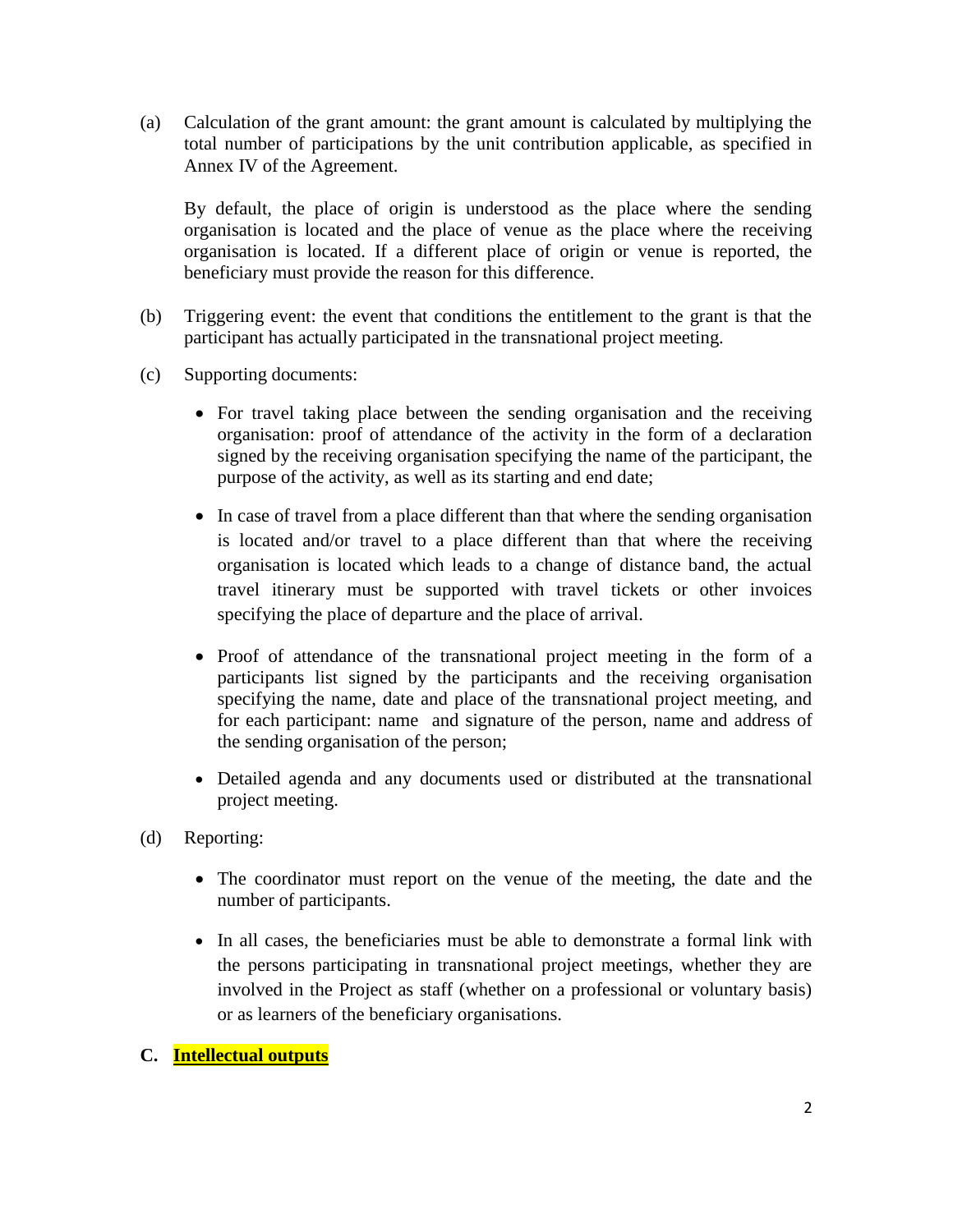(a) Calculation of the grant amount: the grant amount is calculated by multiplying the number of days of work performed by the staff of the beneficiaries by the unit contribution applicable per day for the category of staff for the country in which the beneficiary concerned is established, as specified in Annex IV of the Agreement. The category applicable does not relate to the professional profile of the person, but to the function performed by the person in relation to the development of the intellectual output.

Staff costs for managers and administrative staff are expected to be covered already under the "Project management and implementation" budget item. These costs can be used under the "Intellectual Outputs" budget item only if applied for and approved by the NA, as specified in Annex II.

- (b) Triggering event: the event that conditions the entitlement to the grant is that the intellectual output has been produced and that it is of an acceptable quality level, as determined by the evaluation of the NA.
- (c) Supporting documents:
	- proof of the intellectual output produced, which will be uploaded in the Erasmus+ Project Results Platform and/or, depending on its nature, available for checks and audits at the premises of the beneficiaries;
	- proof of the staff time invested in the production of the intellectual output in the form of a time sheet per person, identifying the name of the person, the category of staff in terms of the 4 categories specified in Annex IV, the dates and the total number of days of work of the person for the production of the intellectual output.
	- proof of the nature of the relationship between the person and the beneficiary concerned (such as type of employment contract, voluntary work, SME ownership, etc.), as registered in the official records of the beneficiary. In all cases, the beneficiaries must be able to demonstrate the formal link with the person concerned, whether he/she is involved in the Project on a professional or voluntary basis. Persons working for a beneficiary on the basis of service contract (e.g. translators, web designer etc.) are not considered as staff of the organisation concerned. Their working time can therefore not be claimed under "intellectual outputs" but may be eligible under "exceptional costs" under the conditions specified in the related section below.
- (d) Reporting:

On behalf of the Project as a whole, the coordinator must report on the activities undertaken and results produced. The coordinator must include information on the start and end date and on the number of days of work per category of staff for each of the beneficiaries cooperating directly on the development of intellectual outputs.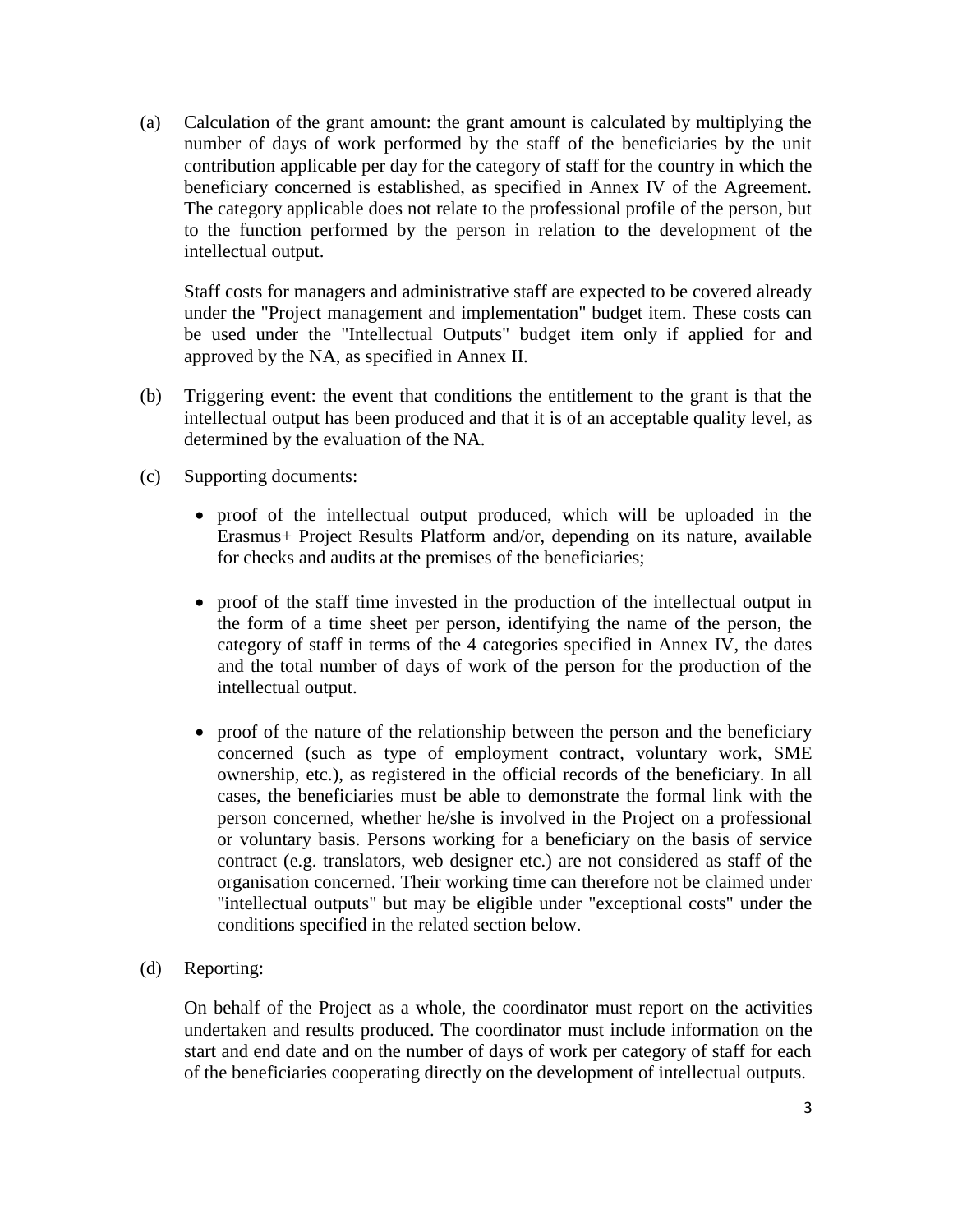## **D. Multiplier events**

- (a) Calculation of the grant amount: the grant amount is calculated by multiplying the number of participants from organisations other than the beneficiary, the associated partners hosting a multiplier event and other project partner organisations as specified in the Agreement by the unit contribution applicable per participant, as specified in Annex IV of the Agreement.
- (b) Triggering event: the event that conditions the entitlement to the grant is that the multiplier event has taken place and that it is of an acceptable quality level, as determined by the evaluation of the NA.
- (c) Supporting documents:
	- Proof of attendance of the multiplier event in the form of a participants list signed by the participants specifying the name, date and place of the multiplier event, and for each participant: name and signature of the person, name and address of the sending organisation of the person (if applicable);
	- Detailed agenda and any documents used or distributed at the multiplier event.
- (d) Reporting:
	- On behalf of the Project as a whole, the coordinator must report on the description of the multiplier event, the intellectual outputs covered, the leading and participating organisations, the venue of the meeting and the numbers of local and international participants
	- In the case that the beneficiaries do not develop the intellectual outputs applied for and approved by the NA, the related Multiplier events will not be considered eligible for grant support either. If the NA awarded support for the development of several intellectual outputs but only some of them are ultimately realised, the NA must determine to which extent each of the related Multiplier events is eligible for grant support.

### **E. Learning, teaching and training activities**

- (a) Calculation of the grant amount: the grant amount takes the form of a unit contribution towards the travel, individual support and linguistic support. It is calculated as follows:
	- Travel: the grant amount is calculated by multiplying the number of participants by the unit contribution applicable to the distance band for the travel as specified in Annex IV of the Agreement; for the establishment of the distance band applicable, the beneficiaries must use the on-line distance calculator available on the Commission's website at [http://ec.europa.eu/programmes/erasmus-plus/tools/distance\\_en.htm.](http://ec.europa.eu/programmes/erasmus-plus/tools/distance_en.htm)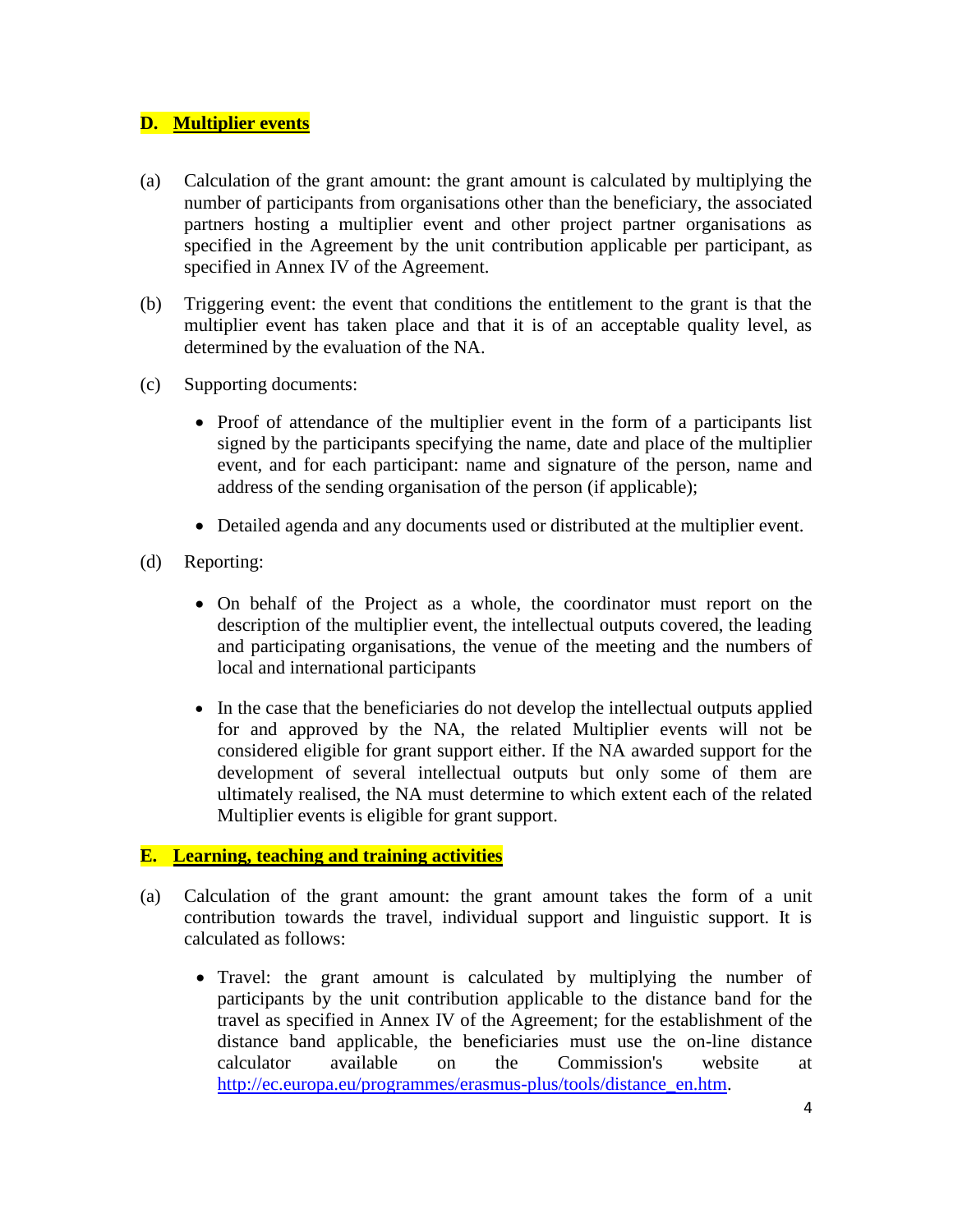- Top-up for expensive domestic travel costs: the grant amount is calculated by multiplying the number of expensive domestic return trips undertaken by the participants, including accompanying persons, by the unit contribution applicable to the "top-up for expensive domestic travel costs", as specified in Annex IV of the Agreement. The top-up for expensive domestic travel may be requested only for travel itineraries within Programme Countries.
- Individual support: the grant amount is calculated by multiplying the number of days/months per participant, including accompanying persons staying up to 60 days, by the unit contribution applicable per day/month for the type of participant and for the receiving country concerned, as specified in Annex IV of the Agreement. In the case of incomplete months for activities exceeding 2 months, the grant amount is calculated by multiplying the number of days of the incomplete month by 1/30 of the unit contribution per month. If necessary, the beneficiary may add one day for travel directly before the first day of the activity abroad and one day for travel directly following the last day of the activity abroad; these extra days for travel will be considered for the calculation of the individual support.
- Linguistic support: the grant amount is calculated by multiplying the total number of participants receiving linguistic support by the unit contribution applicable, as specified in Annex IV of the Agreement.
- Support to participants in Learning, teaching and training activities taking place in their own country is eligible, provided that the activities involve participants from beneficiary organisations from at least two different Programme Countries and that the distance between the place of departure and place of arrival as specified above is at least 10 km following the online distance band calculator.
- In all cases, the beneficiaries must be able to demonstrate the formal link with the persons participating in Transnational training, teaching or learning activities, whether they are involved in the Project as staff (either on a professional or a voluntary basis) or as learners. [for HE only: External experts – invited staff from HEIs not participating in the partnership, from companies or other associations – can also participate in Intensive Study Programmes.] [for youth only: However, such formal link is not required for young people participating in blended mobility and youth workers participating in short-term staff training events.
- (b) Triggering event: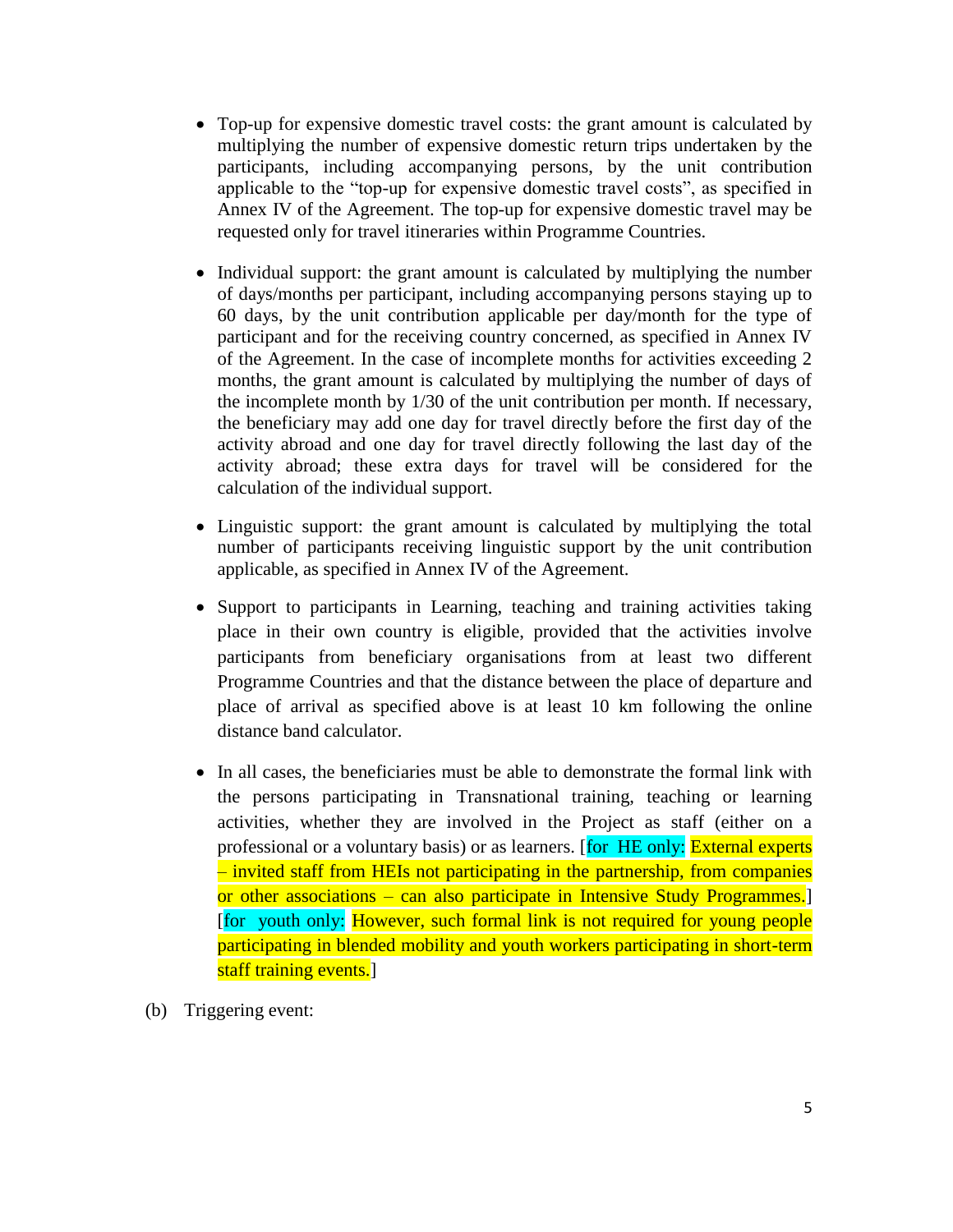- Travel and top-up for expensive domestic travel costs: the event that conditions the entitlement to the grant is that the participant has actually undertaken the activity.
- The eligibility of the grant for the top-up for expensive domestic travel will be conditional on the National Agency accepting the justification provided. The National Agency must make the assessment of the justification based on the information provided by the beneficiary and on publicly available information relating to the same travel route. The eligibility must be established based on typical price for the route and the period in which the travel was undertaken.
- Individual support: the event that conditions the entitlement to the grant is that the participant has actually undertaken the activity.
- Linguistic support: the triggering event for the entitlement to the grant is that the participant has undertaken an activity exceeding 2 months and that the person has actually undertaken language preparation in the language of instruction or of work.
- (c) Supporting documents:
	- (i) Travel
		- For travel taking place between the sending organisation and the receiving organisation: proof of attendance of the activity in the form of a declaration signed by the receiving organisation specifying the name of the participant, the purpose of the activity, as well as its starting and end date;
		- In exceptional cases of travel from a place different than that where the sending organisation is located and/or travel to a place different than that where the receiving organisation is located which leads to a change of distance band, the actual travel itinerary must be supported with travel tickets or other invoices specifying the place of departure and the place of arrival In duly justified exceptional cases when the third party evidence cannot be provided, the beneficiary and the receiving organisation can sign a declaration specifying the place of departure and the place of arrival.
	- (ii) Top-up for expensive domestic travel costs:

Proof of attendance of the activity in the form of a declaration signed by the receiving organisation specifying the name of the participant, the purpose of the activity, as well as its start and end date;

(iii) Individual support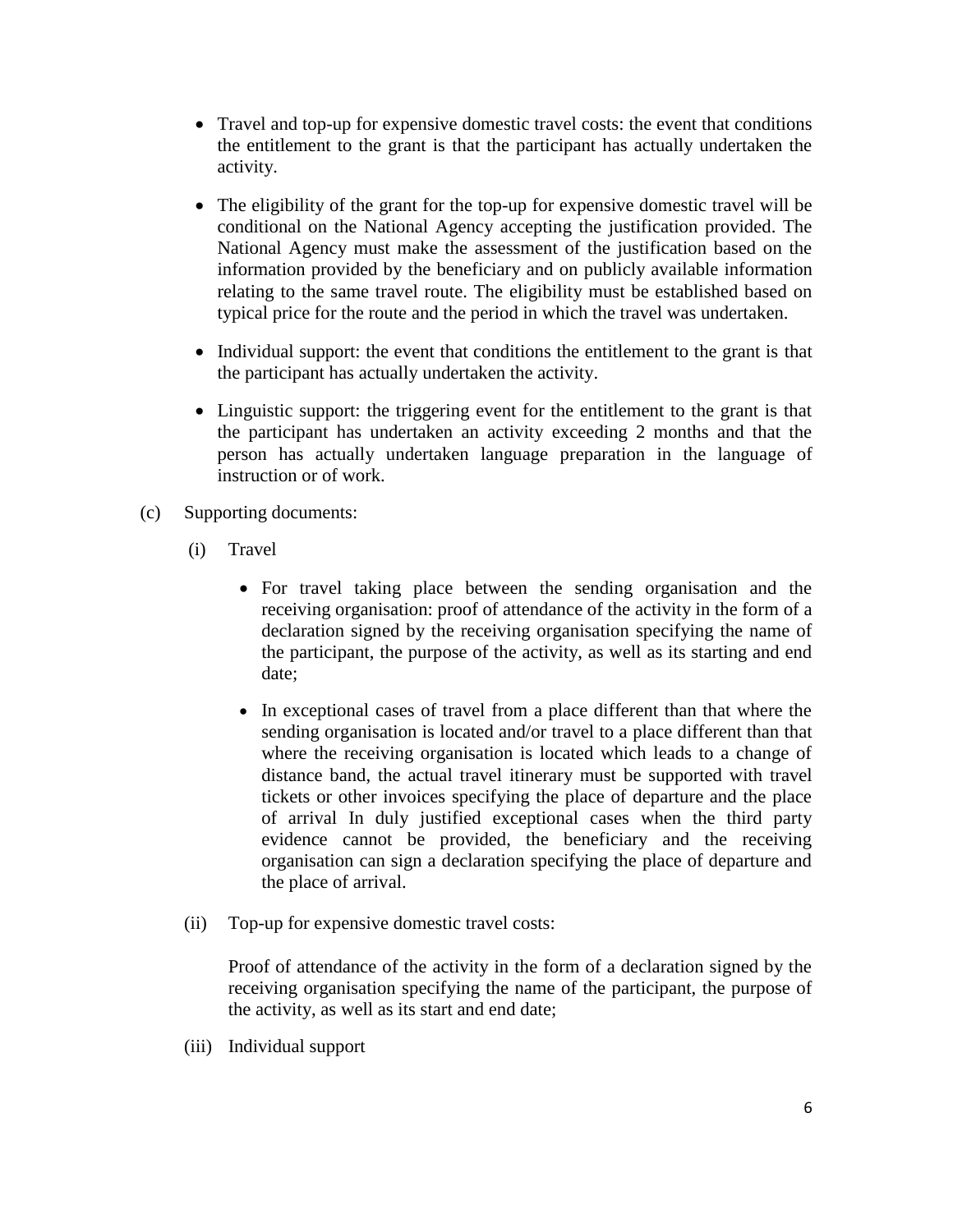Proof of attendance of the activity in the form of a declaration signed by the receiving organisation specifying the name of the participant, the purpose of the activity, as well as its start and end date;

- (iv) Linguistic support
	- Proof of attendance of courses in the form of a declaration signed by the course provider, specifying the name of the participant, the language taught, the format and duration of the linguistic support provided, or
	- Invoice for the purchase of learning materials, specifying the language concerned, the name and address of the body issuing the invoice, the amount and currency, and the date of the invoice, or
	- In case the linguistic support is provided directly by the beneficiary: a declaration signed and dated by the participant, specifying the name of the participant, the language taught, the format and duration of the linguistic support received.
- (d) Reporting:
	- The coordinator must report on the venue of all learning, teaching and training activities, the date and the number of participants.
	- If domestic travel top-up has been requested, the coordinator must provide a description of the actual itinerary and a justification explaining why a more economical route could not have been taken. The itinerary followed may not be justified based on convenience, unless an alternative route would require more than one travel day to reach the final destination or return to the place of origin.

# **II. RULES APPLICABLE FOR THE BUDGET CATEGORIES BASED ON REIMBURSEMENT OF ACTUAL INCURRED COSTS**

### **II.1. Conditions for the reimbursement of actual costs**

Where the grant takes the form of a reimbursement of actual costs, the following conditions must apply:

- (a) they are incurred by the beneficiaries;
- (b) they are incurred in the period set out in Article I.2.2.;
- (c) they are indicated in the estimated budget set out in Annex II or eligible following budget transfers in accordance with Article I.3.3;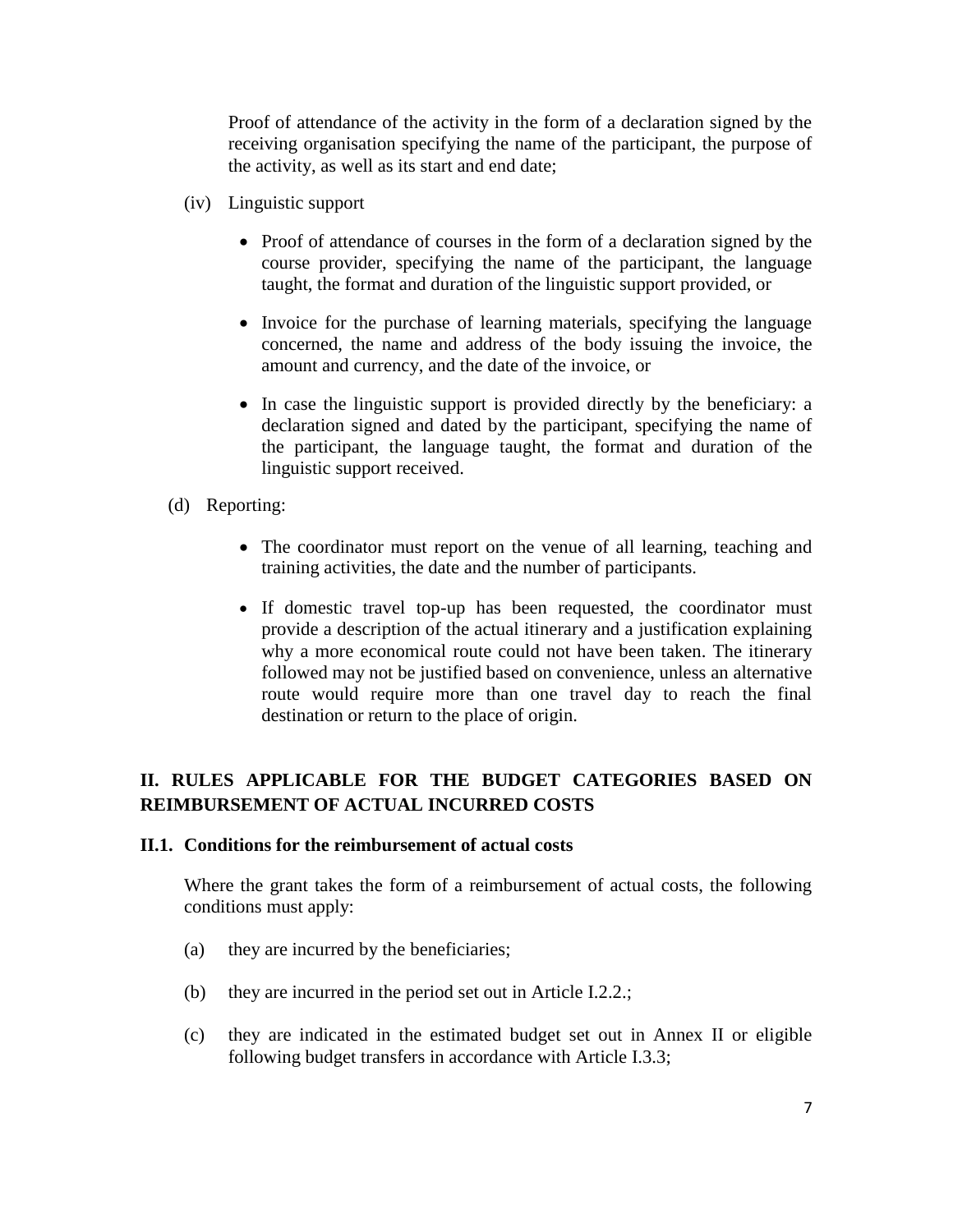- (d) they are incurred in connection with the Project as described in Annex II and are necessary for its implementation;
- (e) they are identifiable and verifiable, in particular are recorded in the beneficiary's accounting records and determined according to the applicable accounting standards of the country where the beneficiary is established and with the beneficiary's usual cost accounting practices;
- (f) they comply with the requirements of applicable tax and social legislation;
- (g) they are reasonable, justified, and comply with the principle of sound financial management, in particular regarding economy and efficiency;
- (h) they are not covered by a unit contribution as specified in Section I of this Annex.

## **II.2. Calculation of actual cost**

## **A. Special needs support**

- (a) Calculation of the grant amount: the grant is a reimbursement of 100% of the eligible costs actually incurred.
- (b) Eligible costs: costs directly related to participants with disabilities and accompanying persons, including costs for subsistence of accompanying persons beyond the  $60<sup>th</sup>$  day of stay, and that are additional to costs supported by a unit contribution as specified in Section I of this Annex.
- (c) Supporting documents: invoices of the actual costs incurred, specifying the name and address of the body issuing the invoice, the amount and currency, and the date of the invoice.

### **B. Exceptional costs**

- (a) Calculation of the grant amount: the grant equals the reimbursement of 75% of the eligible costs actually incurred with a maximum of  $\epsilon$  50.000 per project excluding the costs of a financial guarantee if required by the Agreement; and of 80% of the eligible costs for expensive travel costs of participants travelling from/to outermost regions and OCTs.
- (b) Eligible costs:
	- Sub-contracting: sub-contracting and purchase of goods and services in so far as applied for by the beneficiary and in so far as approved by the NA as specified in Annex II;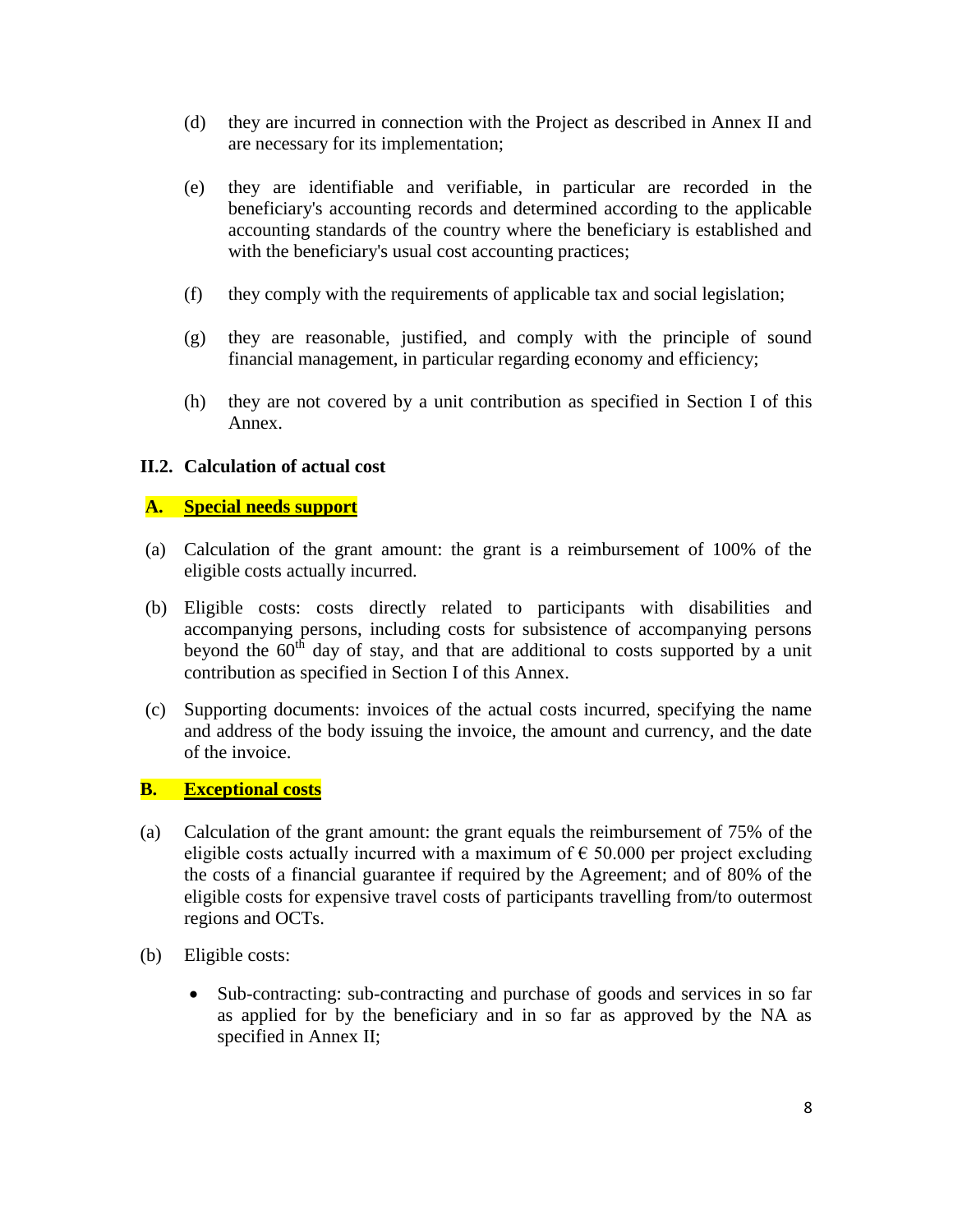- Financial guarantee: costs relating to a pre-financing guarantee lodged by the beneficiary where such guarantee is required by the NA, as specified in Article I.4.2 of the Agreement.
- Costs of travel for participants travelling from/to outermost regions and OCTs for which the standard funding rule does not cover at least 70% of the eligible costs;
- Cost related to the depreciation costs of equipment or other assets (new or second-hand) as recorded in the accounting statements of the beneficiary, provided that the asset has been purchased in accordance with Article II.10 and that it is written off in accordance with the international accounting standards and the usual accounting practices of the beneficiary. The costs of rental or lease of equipment or other assets are also eligible, provided that these costs do not exceed the depreciation costs of similar equipment or assets and are exclusive of any finance fee. In the case of equipment purchase, rental or lease only the amount corresponding to the share of time of the use of the equipment for the project can be claimed.
- (c) Supporting documents:
	- Sub-contracting: invoices of the actual costs incurred, specifying the name and address of the body issuing the invoice, the amount and currency, and the date of the invoice.
	- Financial guarantee: proof of the cost the financial guarantee issued by the body providing the guarantee to the beneficiary, specifying the name and address of the body issuing the financial guarantee, the amount and currency of the cost of the guarantee, and providing the date and signature of the legal representative of the body issuing the guarantee.
	- Depreciations costs: proof of the purchase, rental or lease of the equipment, as recorded in the beneficiary's accounting statements, justifying that these costs correspond to the period set out in Article I.2.2 and the rate of actual use for the purposes of the Project may be taken into account;
	- In the case of the costs for travel for participants travelling from/to outermost regions and OCTs, proof of payment of the related costs on the basis of invoices specifying the name and address of the body issuing the invoice, the amount and currency, and the date of the invoice.]

## **III. CONDITIONS OF ELIGIBILITY OF PROJECT ACTIVITIES**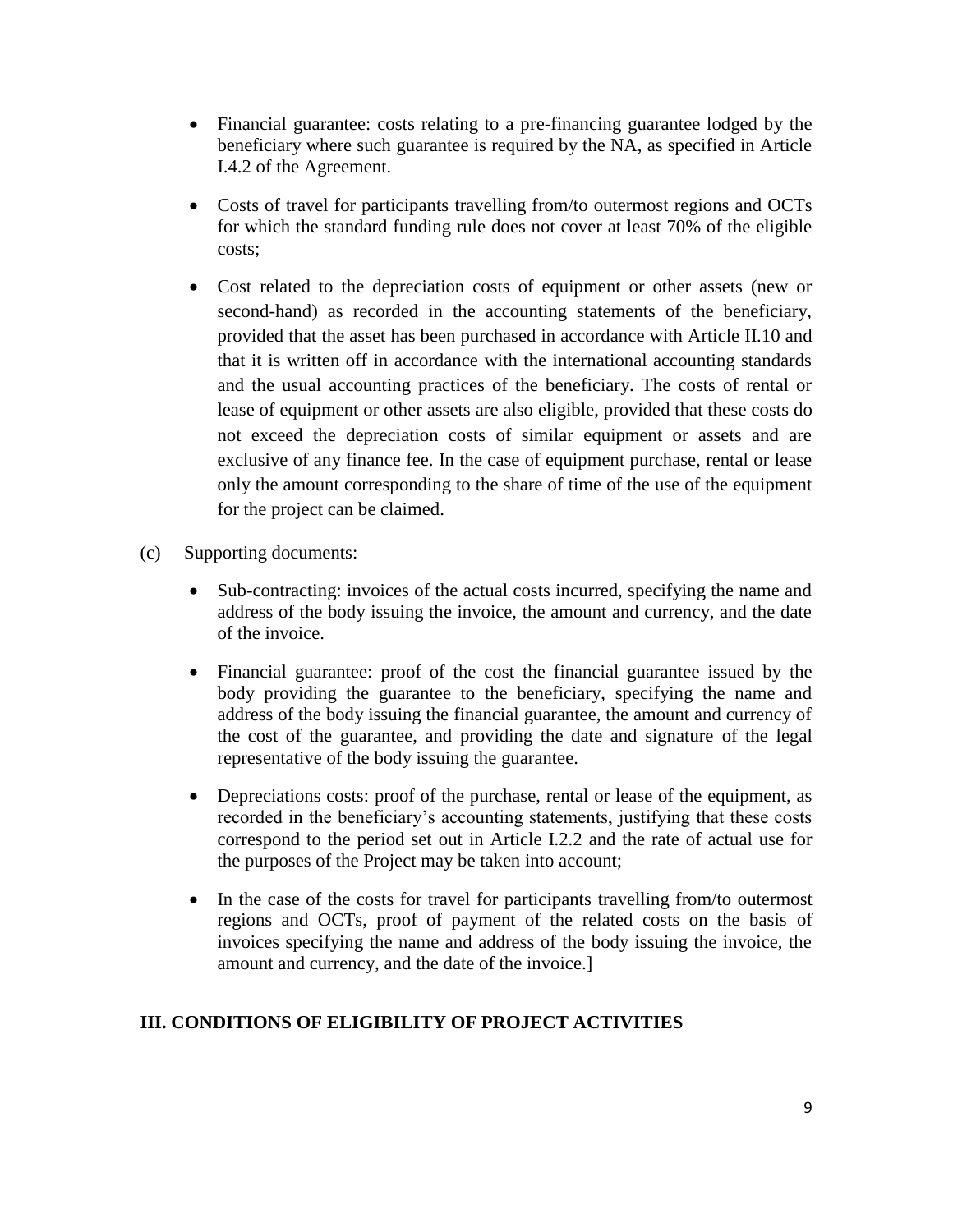- a) The beneficiaries must ensure that the activities of the project for which grant support was awarded are eligible in accordance with the rules set out in the Erasmus+ Programme Guide for each Key Action and each field.
- b) Activities undertaken that are not compliant with the rules set out in the Erasmus+ Programme Guide as complemented by the rules set out in this Annex must be declared ineligible by the NA and the grant amounts corresponding to the activities concerned must be reimbursed in full. The reimbursement must cover all budget categories for which a grant was awarded in relation to the activity that is declared ineligible.
- **c)** The eligible minimum duration of mobility activities specified in the Programme Guide is the minimum duration of the activity excluding time for travel.

# **IV. RULES AND CONDITIONS FOR GRANT REDUCTION FOR POOR, PARTIAL OR LATE IMPLEMENTATION**

- Poor, partial or late implementation of the Project may be established by the NA on the basis of:
	- The final report submitted by the coordinator;
	- The products and outputs produced by the project;
- The NA may consider also information received from any other relevant source, proving that the Project is not implemented in accordance with the contractual provisions. Other sources of information may include monitoring visits, desk checks or on the spot checks undertaken by the NA.
- The final report will be evaluated on the basis of quality criteria and scored on a total of maximum 100 points. If the final report scores below 50 points in total, the NA may reduce the final grant amount on the basis of poor, partial or late implementation of the Project even if all activities reported were eligible and actually took place.
- [For HE accredited organisations only: In the case of accredited organisations, if the NA considers that the implementation of the Project does not respect the quality commitment undertaken by the beneficiaries, the NA may in addition or alternatively impose the implementation of an action plan to ensure respect of the applicable quality and compliance requirements by the beneficiaries concerned within a given timeframe. If the beneficiaries do not implement the action plan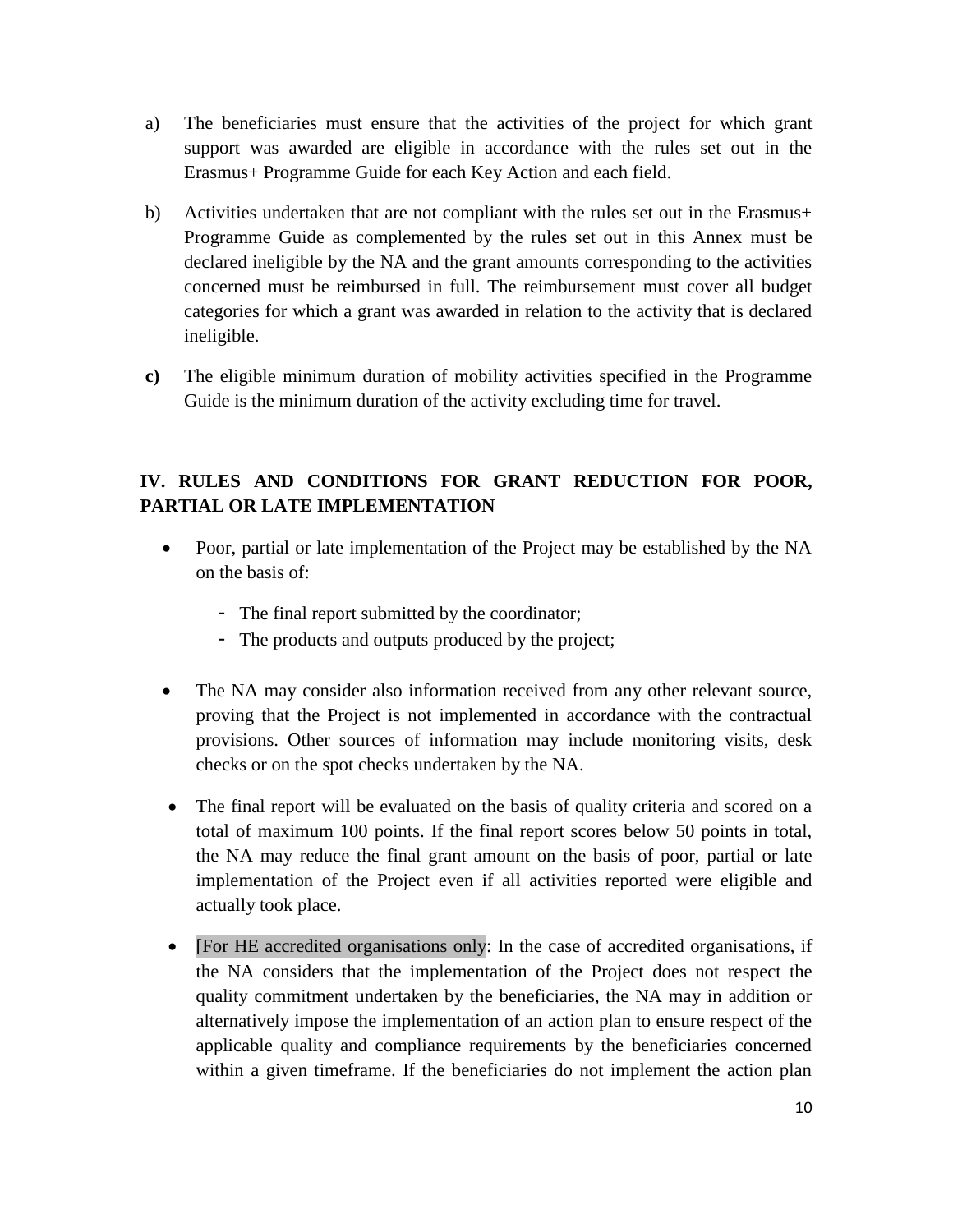satisfactorily by the due date, the NA may withdraw the accreditation of the beneficiaries concerned.]

- The final report, products and outputs will be assessed by the NA, using a common set of quality criteria focusing on:
	- The extent to which the project was implemented in line with the approved grant application
	- The quality of activities undertaken and their consistency with the project objectives
	- The quality of the products and outputs produced
	- The learning outcomes and impact on participants
	- The extent to which the project proved to be innovative/complementary to other initiatives
	- The extent to which the project proved to add value at EU level
	- The extent to which the project implemented effective quality measures as well as measures for evaluating the project's outcomes
	- The impact on the participating organisations
	- In case of learning, teaching and training activities: the quality of the practical arrangements provided in support of the mobility, in terms of preparation, monitoring and support to participants during their mobility activity, the quality arrangements for the recognition/validation of the learning outcomes of participants
	- The quality and scope of the dissemination activities undertaken
	- The potential wider impact of the project on individuals and organisations beyond the beneficiaries
- A grant reduction based on poor, partial or late implementation may be applied to the total final amount of eligible expenses and may be of:
	- 25% if the final report scores at least 40 points and below 50 points;
	- 50% if the final report scores at least 25 points and below 40 points;
	- 75% if the final report scores below 25 points.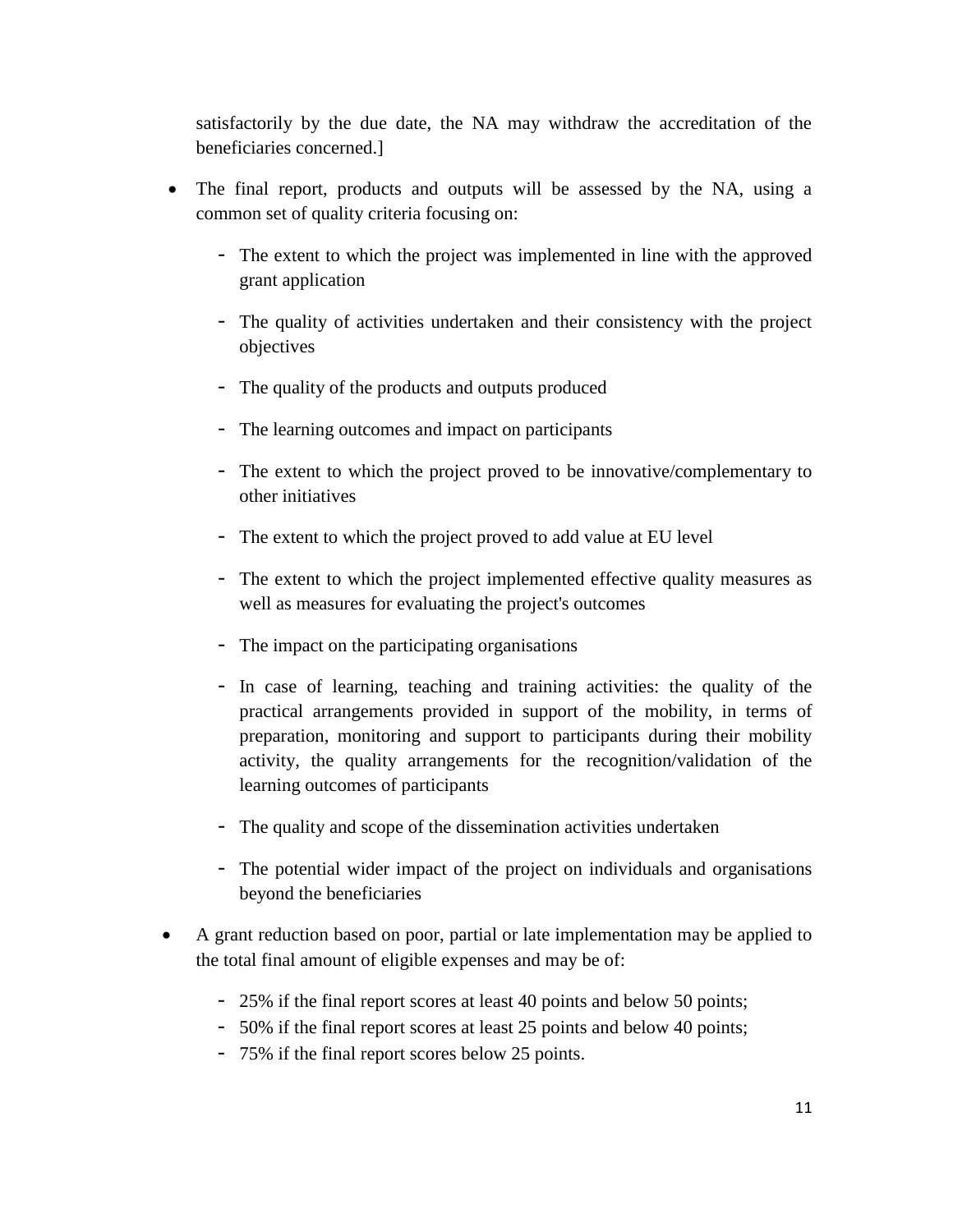## **V. GRANT MODIFICATIONS (NOT APPLICABLE)**

# **VI. CHECKS OF GRANT BENEFICIARIES AND PROVISION OF SUPPORTING DOCUMENTS**

In accordance with Article II.27 of Annex I of the Agreement, the beneficiaries may be subject to checks and audits in relation to the Agreement. Checks and audits aim at verifying whether the beneficiaries managed the grant in respect of the rules set out in the Agreement, in order to establish the final grant amount to which the beneficiaries are entitled.

A final report check must be performed for all projects. In addition, the project may be subject to a further desk check or on-the-spot check if the project Agreement is included in the NA sample required by the European Commission or if the NA selected the Agreement for a targeted check based on its risk assessment.

For final report check and desk check, the coordinator must supply to the NA copies of supporting documents specified in the section I.2 (including supporting documents from the other beneficiaries) to the NA, unless the NA makes a request for originals to be delivered. The NA must return original supporting documents to the beneficiary upon its analysis thereof. If the beneficiary is legally not authorised to send original documents for final report or desk checks, the beneficiary concerned may send a copy of the supporting documents instead.

The beneficiaries must note that for any type of check the NA may additionally request supporting documents or evidence that are typically specified for another type of check.

The different checks must include the following:

### **a) Final report check**

The final report check is undertaken at final report stage at the NA premises in order to establish the final grant amount to which the beneficiaries are entitled.

The coordinator must submit to the National Agency a final report through Mobility Tool+ which will include the following information on grant expenditure:

- Unit contributions consumed for budget categories:
	- Project management and implementation
	- Transnational project meetings
	- [Strategic Partnerships for Innovation only]Intellectual outputs
	- [Strategic Partnerships for Innovation only]Multiplier events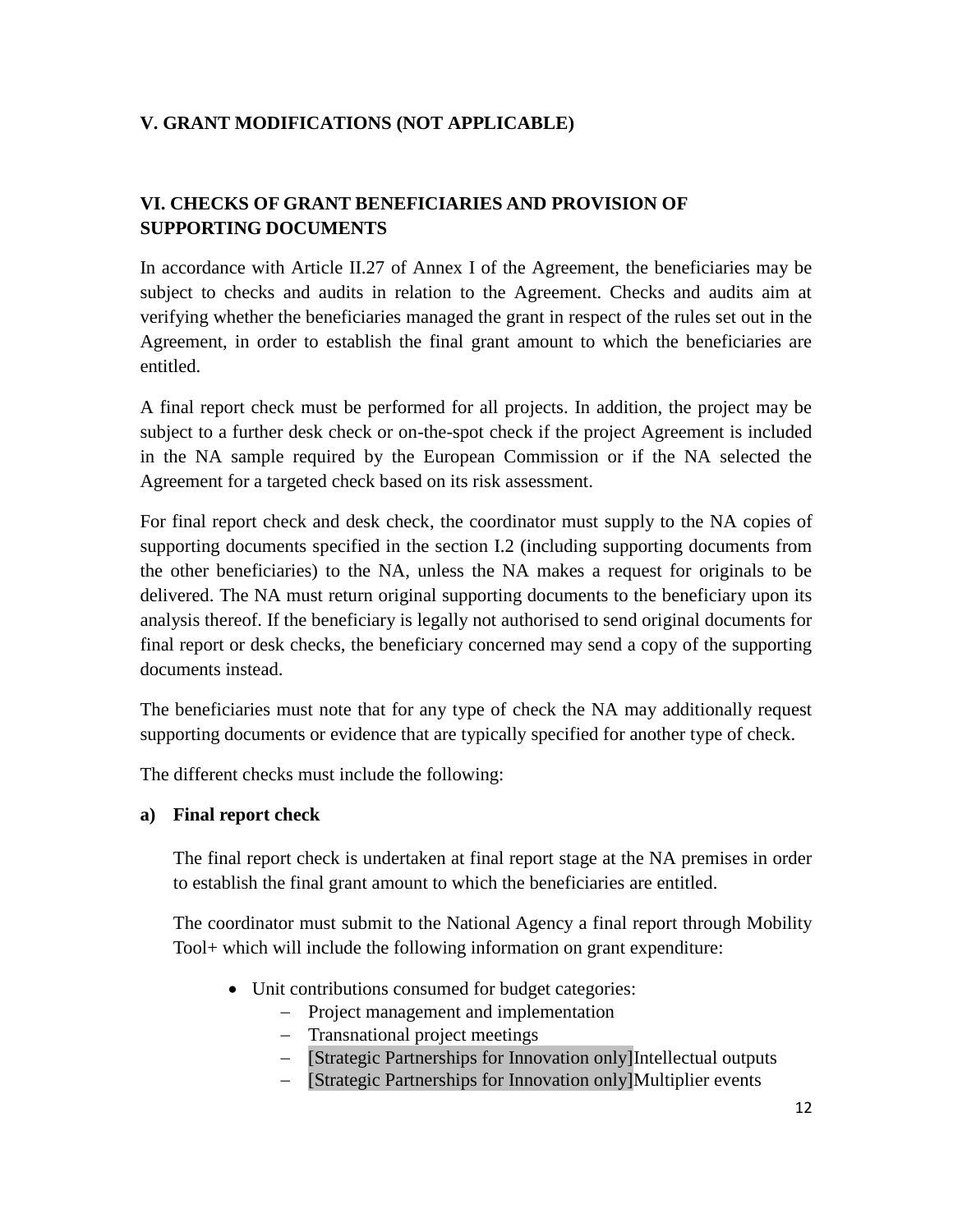- Travel
- Individual support
- Linguistic support
- Actual costs incurred for budget category:
	- Special needs support
- Actual contributions incurred and supporting documents specified in Section II of this Annex for budget category:
	- Exceptional costs
- Project results, by uploading them in the Erasmus+ Project Results Platform as provided in Article I.9.2.

### **b) Desk check**

The desk check is an in-depth check of supporting documents at the NA premises that may be conducted at or after the final report stage.

Upon request, the coordinator must submit to the National Agency the supporting documents for all budget categories.

### **c) On-the-spot checks**

On-the-spot checks are performed by the NA at the premises of the beneficiaries or at any other relevant premise for the execution of the Project. During on-the-spot checks, the beneficiaries must make available for review by the National Agency original supporting documentation as specified for final report and desk checks.

There are two types of possible on-the-spot checks:

### - *On-the-spot check during project implementation*

This check is undertaken during the implementation of the Project in order for the National Agency to verify directly the reality and eligibility of all project activities and participants.

### - *On-the-spot check after completion of the project*

This check is undertaken after the end of the Project and usually after the final report check.